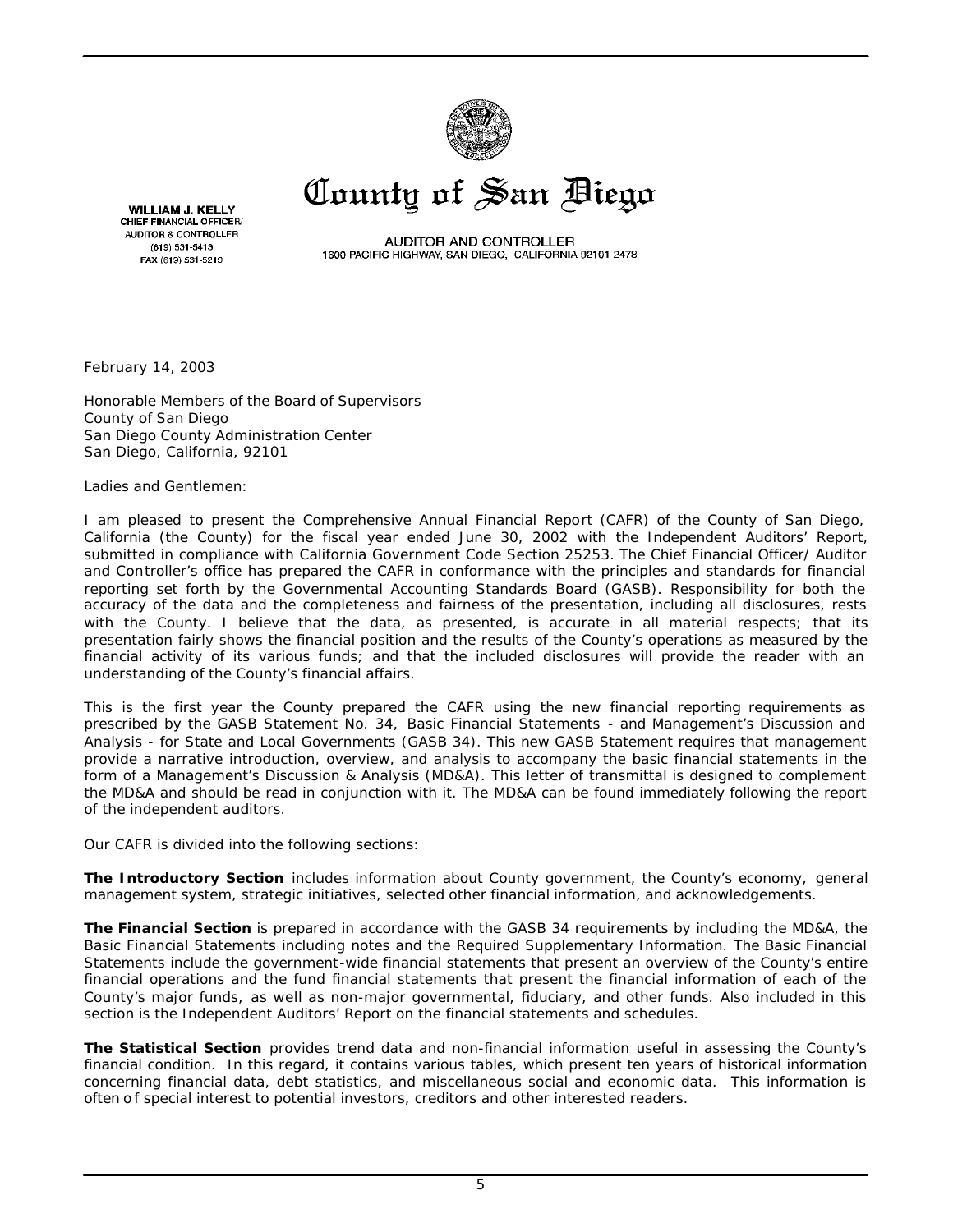#### **SAN DIEGO COUNTY PROFILE**

The San Diego County is the southernmost major metropolitan area in the State of California and covers 4,255 square miles, extending 70 miles along the Pacific Coast from Mexico to Orange County, and inland 75 miles to Imperial County along the international border shared with Mexico. Riverside and Orange counties form the northern boundary. The County enjoys a wide variety of climate and te rrain, from coastal plains and fertile inland valleys to mountain ranges and the Anza-Borrego Desert in the east. The Cleveland National Forest occupies much of the interior portion of the County. The climate is equitable in the coastal andvalley regions where most resources and population are located. The average annual rainfall in the coastal areas is 10 inches, so that the County is highly dependent on imported water.

The County population in January 2002 was estimated to be 2,918,300, an increase of 2% over January 2001, making it the third largest county by population in California and the sixteenth largest Metropolitan Statistical Area in the United States. Between 1970 and 1995, the San Diego region's population growth outpaced both the state and the nation, according to the San Diego Association of Governments (SANDAG), who projects that trend to continue through 2020. There are 18 incorporated cities in the County; of them, the City of San Diego is the largest, with population of approximately 1.25 million. In addition, Tijuana, Mexico, with an estimated population of 1.2 million, is a substantial urban neighbor with a shared border, workforce, and economy.

The racial and ethnic composition of the County is as diverse as its geography. According to SANDAG's analysis of the 2000 Census, 55% of the population is White; 27%, Hispanic; 9%, Asian; 5%, Black; and 4%, all other groups. The growth in the Hispanic population over the last 10 years, 47%, has significantly exceeded total County population growth of 13%. SANDAG projects that both the Hispanic and Asian population shares will continue to increase through 2020. SANDAG also projects an older San Diego County by 2020, based on statistics such as median age and rate of increase of populations over 65.

# **COUNTY GOVERNMENT, ECONOMY AND OUTLOOK**

# **San Diego County Government**

The County was incorporated on February 18, 1850, and functions under a charter adopted in 1933, as subsequently amended from time to time. A five-member Board of Supervisors elected to four-year terms in district nonpartisan elections governs the County. The Board of Supervisors appoints the Chief Administrative Officer and the County Counsel. The Chief Administrative Officer appoints the Chief Financial Officer. Elected officials include the Assessor/Recorder/ County Clerk, District Attorney, Sheriff and Treasurer-Tax Collector.

Many of the County's functions are required under County ordinances or by state or federal mandate, as County government is the delivery system for federal, state and local programs. The County supports a wide range of services to its residents including regional services such as courts and elections, public health and welfare, and environmental services. The County also provides the unincorporated areas public safety, basic community services such as planning and parks, and infrastructure such as roads and waste disposal. State and federally mandated programs, primarily in the social and health services areas, are directed to be maintained at certain minimum levels, with eligible costs subject to reimbursement according to specific guidelines; however, not all mandated costs are reimbursed.

#### **San Diego Economy**

In 2002, Forbes Magazine recognized San Diego as the "Best Place" for business and careers, citing a diversified economy and skilled labor force. In recent years the County has enjoyed economic stability, outpacing the state economy despite a general recession in California. For example, the unemployment rate for the County has been lower than that of the State for the last 5 years, and at July 2002 was 4.2% as compared to 6.6% for the State. Much of this economic strength was characterized by outstanding employment gains, personal income increases, rising levels of commercial and industrial development and steady population growth. Looking forward, the state and federal economies are expected to grow slowly, with increases in business investment and slow growth in consumer spending. The San Diego economy is expected to perform in line with the slow expansion of the state and federal economies and to maintain its favorable position in relation to such comparative statistics as unemployment and job growth.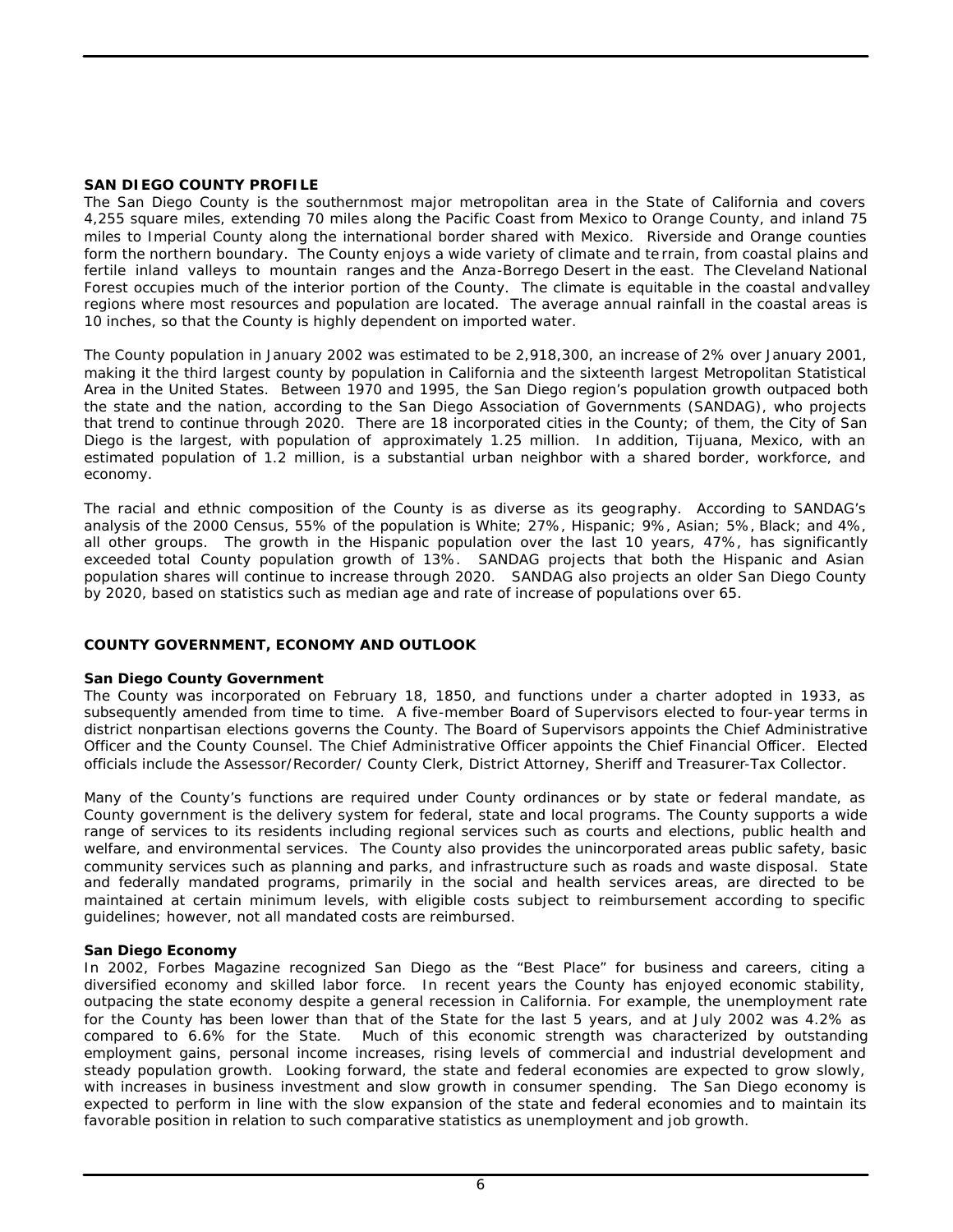The County's economic base consists of a significant manufacturing presence in the fields of electronics and shipbuilding, a large tourist industry attracted by the favorable climate of theregion, and a considerable defense-related presence which contributes approximately \$10 Billion annually to the retail and service businesses of the area. Highlights of County employment as of July 2002 are listed below.

- Non-agricultural employment totaled 1,238,000 jobs.
- The services industry constitutes the largest employment sector and accounted for approximately 34.2% of nonagricultural employment as of July 2002, with a total of 424,000 employed.
- The wholesale and retail trade industries were the second largest sector, comprising approximately 22.5% of non-agricultural employment with a total of 278,100 jobs.
- Government accounted for approximately 16.8% of total employment and manufacturing accounted for an additional 10.3%. The U.S. Department of Defense contributes about \$10 billion annually to the local economy, through wages paid to the uniformed military and civilian personnel, and for equipment and services purchased from local businesses. San Diego's military presence is anticipated to remain relatively stable and may even increase due to the consolidation of military operations and facilities. The potential effects of military buildup during the War on Terrorism are uncertain. Although the increase in spending overall may benefit the local economy, events such as rapid troop deployment can cause economic fluctuations in segments such as apartment vacancies.
- Agriculture accounted for approximately .91% of total employment. During FY 2001-02, the United States Department of Agriculture ("USDA") named San Diego County as a primary disaster area due to wind, fire and drought conditions. This designation allowed farmers and ranchers in the County to be immediately eligible for USDA emergency loans.
- The construction and transportation sectors of employment are greatly influenced by the general health of the economy due to the fact that they serve the local market exclusively. The construction industry in particular has a significant multiplier effect on the economy as a whole. These two sectors are therefore directly influenced by the growth of population and housing.
- Employment growth over the next year is expected to come from the software and computer services and business services industries. Overall, the San Diego economy in 2003 is expected to add approximately 22,000 jobs, down slightly from 2002.

County revenues based on the local economy such as property taxes, sales taxes, and charges for services have benefited from the region's strength. For example, new real estate construction plus active resale markets over the last 5 years have resulted in an increase of 40% in the assessed value of property subject to property taxes (net of exemptions). Going forward, real estate markets are expected to remain strong but not spectacular. In addition to conditions of demand and supply, real estate market activity is also affected by interest rates, which are expected to remain low over the near term.

The difficult side of accelerating property values is that housing has become less affordable for San Diegans; the update of the County General Plan 2020 is in the process of providing land use and zoning regulations to accommodate expected population growth. Transportation demands and traffic congestion will affect the current and future quality of life, given suburban residential growth and business expansion, such as the gaming industry, outside city centers on formerly rural and agricultural land.

# **GENERAL MANAGEMENT SYSTEM**

On April 21, 1998, the Board of Supervisors accepted the General Management System (GMS) as the formal comprehensive guide for planning, implementing, monitoring and rewarding all functions and proce sses of County Government that affect the delivery of services to our residents. The GMS establishes good business practices and discipline, both of which are essential to achieve the County of San Diego's vision.

The purpose of having a General Management System is to optimize efficient application of resources. These resources include not just taxpayer dollars, but all San Diego County assets, including our unique natural and cultural resources, the expertise and creativity of County employees, and the informed interest of County residents.

The idea behind the GMS is straightforward: the County will be able to provide superior services if we set sound goals and apply strong management principles to achieve those goals.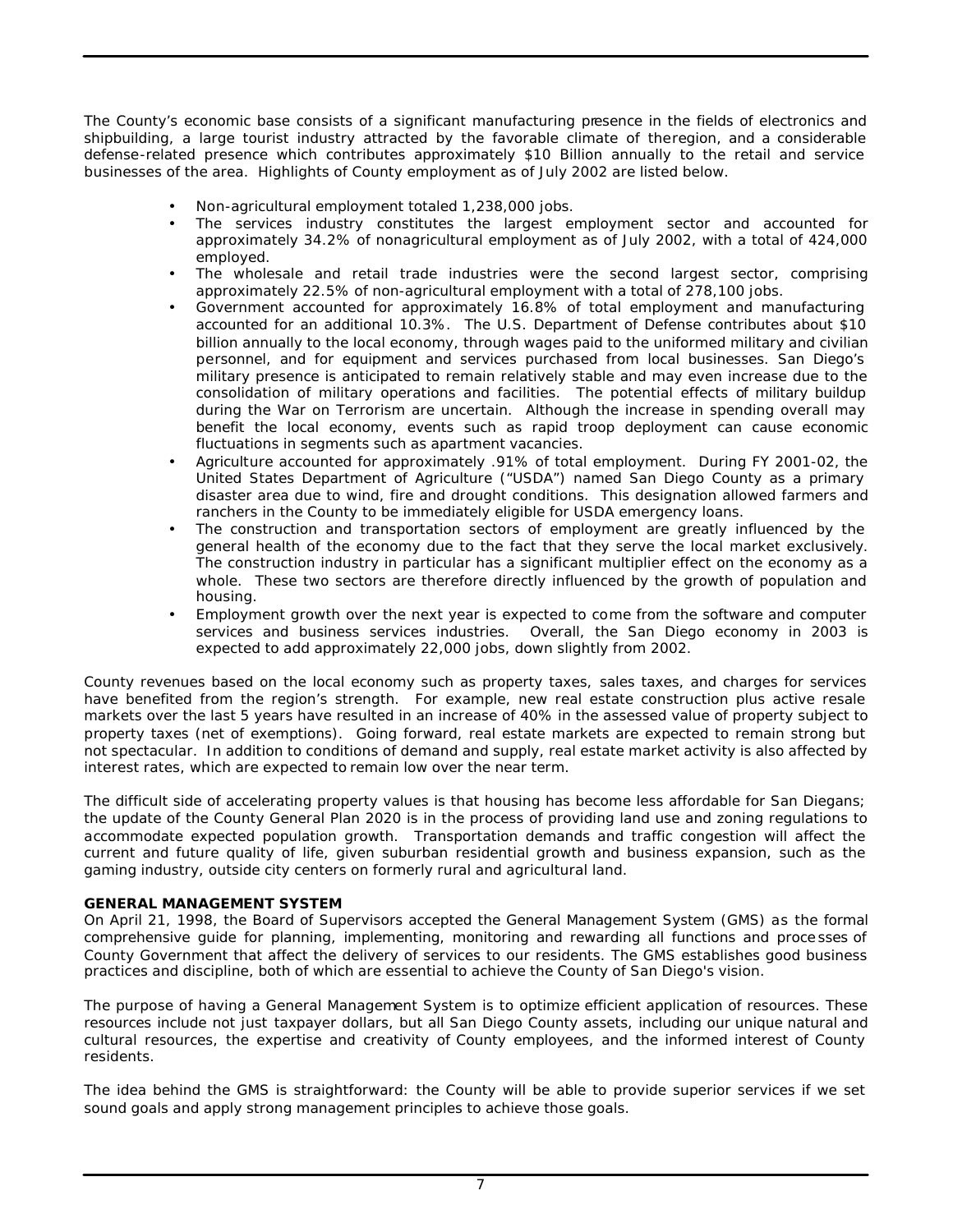Our County has an annual budget of more than \$3.8 billion and roughly 19,900 employees who serve nearly three million residents spread over more than 4,000 square miles. Coordination, fiscal and operational discipline, and shared commitment are vital. The GMS facilitates and organizes the goal setting process. GMS then links goal setting – long-range planning and resource allocation – to goal attainment, which includes monitoring, evaluation, cooperation, motivation, and recognition. The GMS helps ensure that County employees adhere to core principles, promoting a culture that values our employees, partners, and customers and institutionalizes continuous improvement and innovation.

The GMS process begins with long-range, five-year Strategic Planning. This is followed by shortterm, two-year Operational Planning, which encompasses the budget process. Monitoring and control takes place throughout the year. Evaluation mechanisms are used to ensure that goals are tracked, plans followed, and risks identified. Functional threading maximizes efficient use of personnel and material resources by coordinating staff and linking the functions they perform. Motivation, rewards, and recognition encourages continuing progress by rewarding those who meet and exceed goals. The system completes a full circle in a fiscal year and begins again with a review of the Strategic Plan and development of a new Operational Plan.

County management defines and communicates GMS objectives. Lines of authority flow from the Board of Supervisors to the Chief Administrative Officer (CAO), Assistant CAO (ACAO), and the five Group General Managers/Deputy CAOs. These senior managers supervise appointed Department Heads, from whom authority flows down to line staff. Despite the crucial role of management, successful GMS application depends on strong and effective leadership at all levels of County service. Every County employee is expected to help set goals, strive to achieve them, and be rewarded for achievement.

The GMS helps ensure that sound planning, preparedness, and improvement become permanent organizational ethics. With the GMS as a guide, the County continues to use strong fiscal management practices, while remaining focused on providing superior services to County residents. The principles and procedures outlined by the GMS are meant to apply to every County function on an ongoing basis.

# **STRATEGIC INITIATIVES AND ACHIEVEMENTS**

Two external events of the last year strongly overlaid all areas of County activities and are expected to remain risk factors going forward. First, the terrorist attacks and ensuing War on Terrorism have colored forever the criticality of core government functions such as preparedness and safety. Second, the substantial state budget shortfalls are expected to extend across several years and to result in significant cuts to local government support with or without corresponding cuts in mandated services. Even with resources re allocated in response to those two events, the County nevertheless made progress on all elements of its Strategic Plan.

# *Provide for the Safety and Well-Being of County Residents*

Special emphasis on children and youth programs resulted in improvements to foster care and adoption programs. The San Pasqual Academy, a residential-educational campus for foster youth, opened with a focus to help foster youth obtain education and life skills in the absence of a traditional family structure.

The County is committed to improving the health safety net for residents by expanding both services and improving access thereto. Web-based technology was used to reach out to families eligible for Medi-Cal and more than 6,600 families were approved for health coverage through the new system. County Medical Services for health care were expanded by almost 9% and the County initiated a pilot project to help small businesses provide health care for employees.

Helping residents become or remain self-sufficient is another County commitment.

- County welfare caseload has dropped 56% since 1995, exceeding the statewide goal of 41%.
- In order to provide quality care to seniors and persons with disabilities, the County created a Public Authority for In-Home Supportive Services, which employs and provides health benefits to caregivers.
- Using a combination of financing techniques, including the sale of surplus adjacent property, the County initiated plans for the replacement of Edgemoor Hospital.

Public safety encompasses many areas of County activities, from law enforcement to food safety inspections. During the year these diverse functions responded to the new threats of terrorism and bioterrorism while maintaining their traditional oversight roles.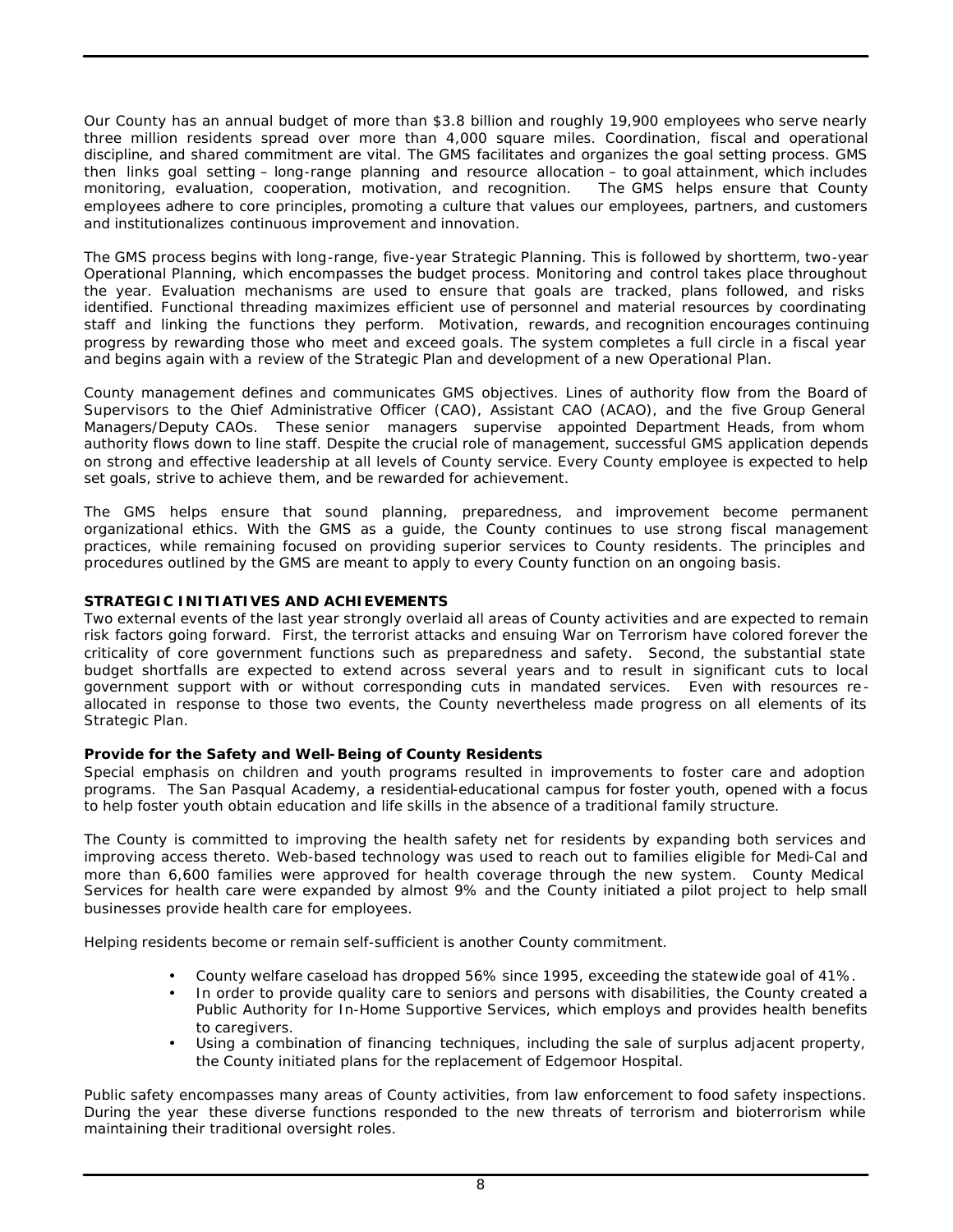- The County led the State in implementing the Substance Abuse and Crime Prevention Act (Prop 36), which mandates treatment instead of Jail time. The State now uses the County as a model for training other counties in Prop 36 implementation.
- Domestic Violence Response Teams expanded to cover the entire County, pairing law enforcement with child and victim advocates.
- Construction of the East Mesa Juvenile Detention Facility commenced in response to the region's growing juvenile justice caseload.

#### *Preserve and Enhance the Environment*

County environmental programs focus on both planning and enforcement to maintain the elements of the physical environment—land, water, and air.

- The General Plan 2020 progressed during the year, with 250 public meetings to provide input to an updated community plan that balances regional preservation with housing and economic development needs.
- A related effort is County government's leadership in the Clean Water Project, which brings together all parties with a role in maintaining the quality and consistency of the local waters.
- The County achieved the Federal one-hour ozone standard in November 2001.

The Multi-Species Conservation Plan (MSCP) is the most ambitious habitat protection plan in the U. S. Since the MSCP was adopted in 1997, the County has acquired or protected over 84,000 acres of sensitive lands, achieving 85% of the program's goal in the first five years of a ten-year program.

#### *Ensure the County's Fiscal Stability*

The County has enhanced its culture of strong fiscal discipline and preparedness to embrace an innovative approach to planning and problem solving. That culture will continue to be challenged by the continuing State budget deficit and its resolution.

One of the cornerstones of County financial management is the use of one-time funds for one-time expenditures, and last year one-time funds were used to retire early long-term debt used in the construction of County facilities. In a transaction that has won a number of governmental awards, the securitization of the County's share of the settlement from tobacco industry litigation has provided a substantial endowment to fund future health care independent of the consumption of tobacco products. The ratings on the various components of this specialized bond financing ranged from A1 to BBB by Standard & Poor's Rating Services, a division of the McGraw-Hill Companies, Inc. ("S&P"). In addition, S&P affirmed the County's "AA" rating during the year.

The County's response to last year's energy crisis is an example of fiscal discipline at the operational level. The County embarked on a program of conservation through demand management and modernization, exceeding its 10% energy-reduction goal by cutting energy costs by 13.9%.

# *Promote a Culture that Values our Employees, Partners, and Customers*

Employees are the key to providing quality services to residents. County government considers investment in its human resources to be as important as investment in infrastructure and has implemented enhancements in the areas of compensation and benefits in recent years designed to attract and retain employees. First, FY 2001-02 was the first year of five-year labor agreements that were reached with employee organizations, locking in increases for the County's largest expenditure item. Next, enhanced pension benefits were implemented. The County continues to stress results-oriented management, encouraging employees and managers to identify new ideas, reduce costs, and increase productivity.

# *Institutionalize Continuous Improvement and Innovation*

The first phase of the Enterprise Resource Planning applications, PeopleSoft, was implemented. This software is helping to transform the human resources systems, including processing time and information improvements. Other technology advances include a new telephone system and new case management systems in many departments.

Web technology has also led the way for better services, such as on-line auctions, maps from the geographic information system, and wedding broadcasts over the Internet.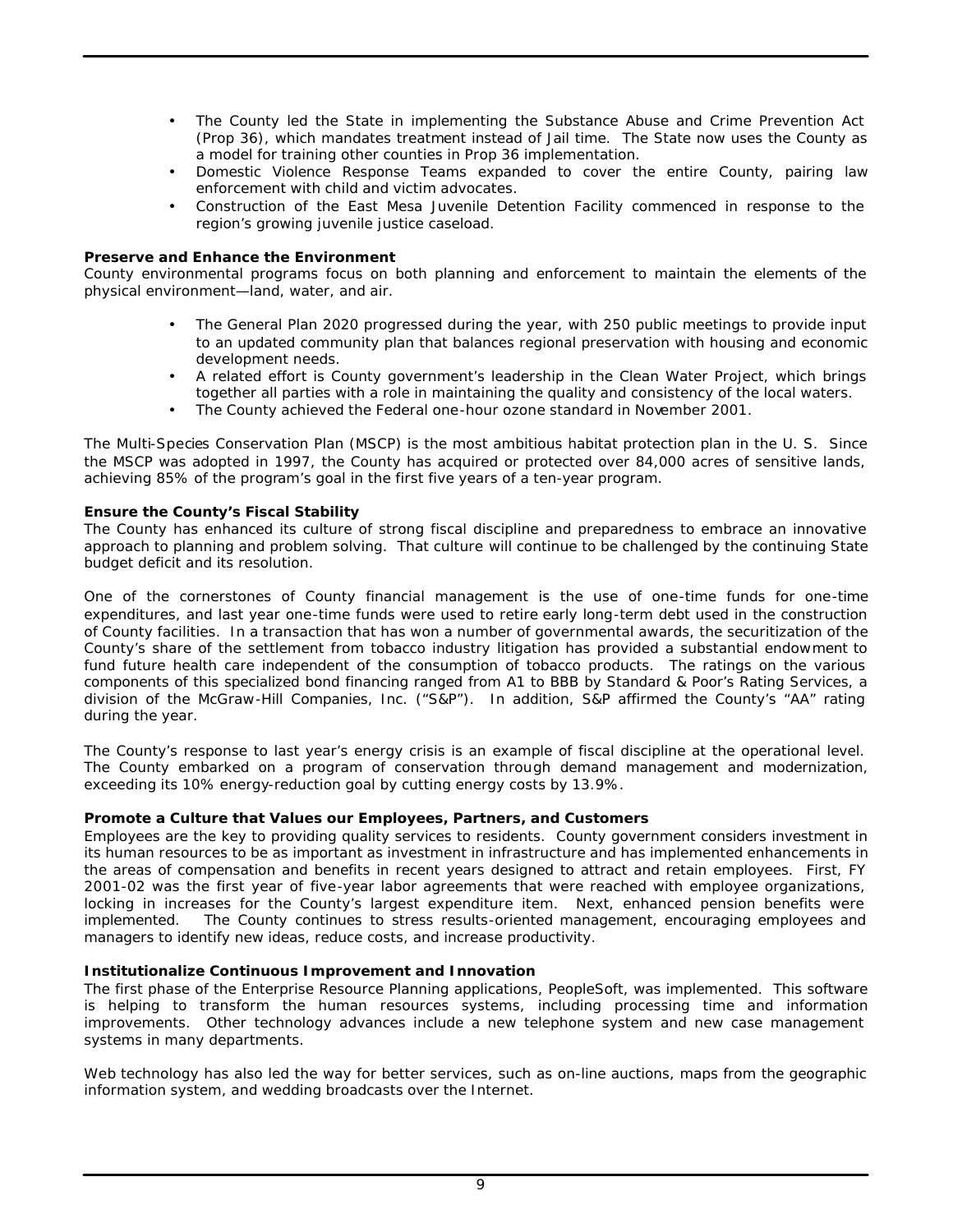# **OTHER FINANCIAL INFORMATION**

#### **Internal Controls**

In developing and evaluating the County's accounting system, consideration is given to the adequacy of internal accounting controls. Internal accounting controls are designed to provide reasonable, but not absolute, assurance regarding: (1) the safeguarding of assets against loss from unauthorized use or disposition; and (2) the reliability of financial records for preparing financial statements and maintaining accountability for assets. The concept of reasonable assurance recognizes that: (1) the cost of a control should not exceed the benefits likely to be derived; and (2) the evaluation of costs and benefits requires estimates and judgments by management. All internal control evaluations occur within the above framework. We believe that the County's internal accounting controls adequately safeguard assets and provide reasonable assurance of proper recording of financial transactions.

#### **Strategic and Operational Planning (Budgetary) Process**

A 5-year Strategic Plan is updated annually to provide long-term direction to County managers and staff. It embodies the tenets of County's General Management System (GMS) and is built on mutually held expectations for the future. Each fiscal year a two-year Operational Plan is prepared and details each Department's strategic objectives and the resources equired to achieve them. The Operational Plan is monitored regularly and is linked to the GMS system of rewards and recognition. The annual Line-Item Budget incorporates the first year of the Operational Plan and is formally adopted by the Board of Supervisors pursuant to Government Code 29000.

#### **Pension Trust Fund**

The San Diego Employees' Retirement Association ('SDCERA') is a contributory defined benefit plan established July 1, 1939, under provisions of the County Employees Retirement Law of 1937. The plan is integrated with the Social Security System and substantially all employees participate. As a result of this year's adoption of the enhanced retirement benefits, the County incurred an increased obligation pursuant to the Retirement Law as an unfunded accrued actuarial liability (UAAL) to the Association. As of January 31, 2002, the total estimated accrued unfunded liability from these additional benefits was approximately \$870.8 million. In September 2002 the County issued \$737.3 million in Pension Obligation Bonds ("POBs"). The proceeds were used to defease a portion of outstanding prior POBs and to fund a portion of the aforementioned UAAL. For further details concerning this transaction please refer to the Management For further details concerning this transaction please refer to the Management Discussion and Analysis ("MD&A") and Note 5J to the Financial Statements.

#### **Cash Management**

The Treasurer, at the delegation of the Board of Supervisors, directs the investment of available County cash, along with cash from other local agencies such as school districts. All deposits are commingled in a pooled investment fund (the "Pool") and are invested according to an investment policy whose objectives are safety of principal, liquidity, and a rate of return consistent with prudent management. At June 30, 2002, the average yield on investments was 2.82%.

#### **Risk Management**

The County purchases insurance for property damage (including earthquake), certain casualty claims, publicofficials bond, employee dishonesty, faithful performance, and other risks, and pays deductible amounts that vary with each type of insurance.

The County is self-insured for all other risks . The self-insurance activities and resources are accounted for in two Internal Service Funds ("ISFs"), with the exception noted below of excess workers compensation. Risk liability levels for both ISFs are determined by actuarial studies, and reserves are being funded over a multiyear period from the rate structures charged to the operating funds. The risk management ISFs are also discussed in Note 5B to the Financial Statements. The ISFs are:

- The Employee Benefits ISF, for all uninsured employee risk management activities. The County purchases insurance for workers' compensation in excess of \$1 million.
- The Public Liability ISF, for all uninsured public risk management activities, including claims arising from medical facilities, medical malpractice, false arrest, and general liability.